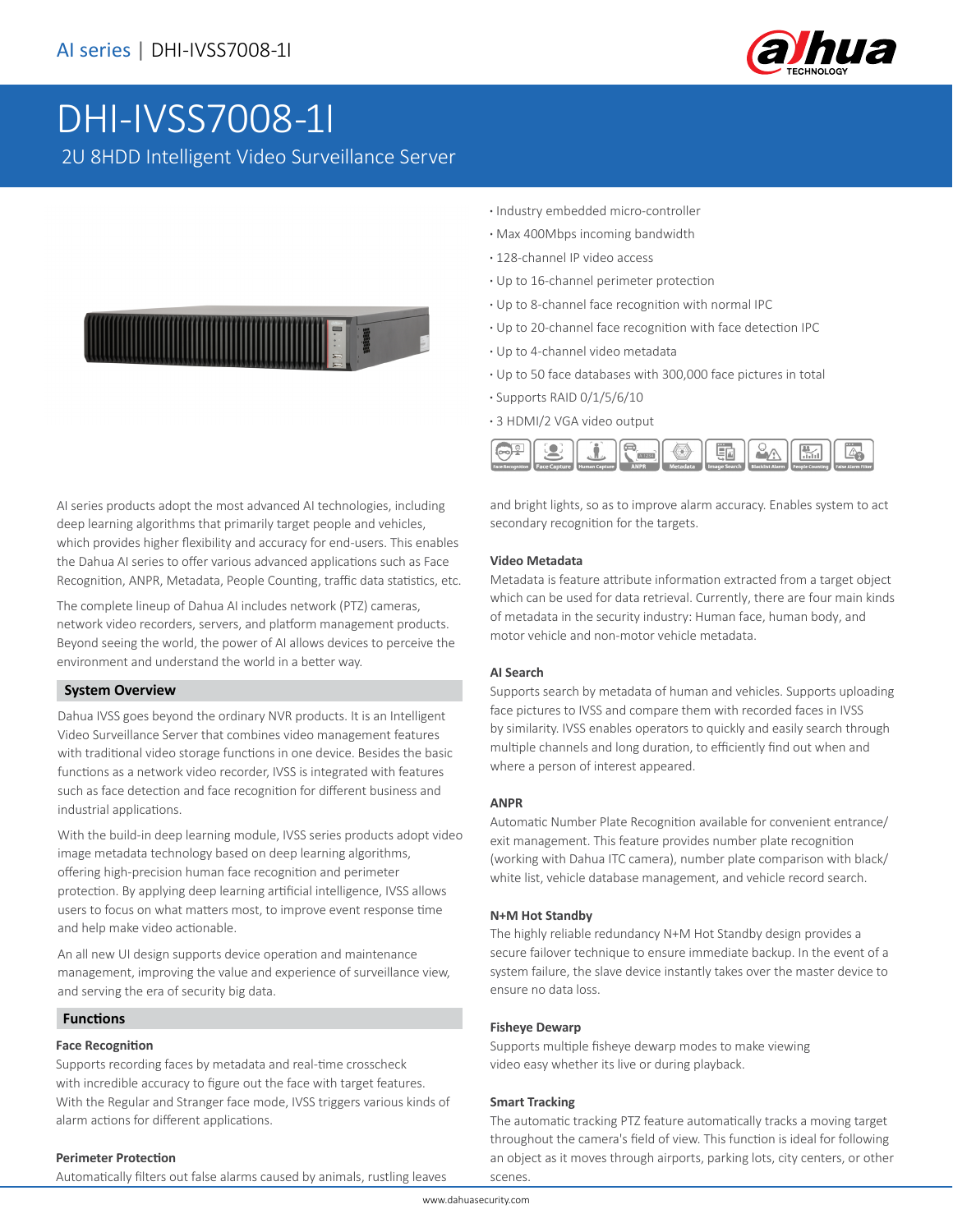# AI series | DHI-IVSS7008-1I

### **Technical Specification** System Main Processor **Industry embedded micro-controller** Operating System Embedded Linux OS Operation Interface WEB (PCAPP), local GUI AI Applications AI by Camera Supports AI by camera function: Human face detection, human face recognition, video metadata (human/ vehicle/non-motorized vehicle), perimeter protection AI by Device Supports AI by IVSS function: Human face detection, human face recognition, video metadata (human/ vehicle/non-motorized vehicle), perimeter protection Perimeter Protection Perimeter Function (AI by Perimeter Function (Al Dy 16-channel<br>Device) Perimeter Function (AI by 64-channel<br>camera) Human Face Detection Human Face Properties Supports 6 properties: Gender, age range (6 levels), glasses, expression (8 types), mouth mask, and beard Face Detection Performance (AI by Device) (1080P) (Channel Number) 8-channel Face Detection Performance (AI by camera) (Channel Number) 20-channel Human Face Recognition Face Database Capacity 50 face databases with 300,000 face pictures in total Human Face Recognition Performance (AI by Device) (1080P)(Channel Number) 8-channel with normal IP camera 20-channel with face detection IP camera (Totally 20 face pictures analyzed per second) Human Face Recognition Performance (AI by camera) (Channel Number) 20-channel ANPR Plate Database Capacity 50 plate databases with 300,000 plate numbers in total Supports black list/white list Plate Detection Performance by ITC Camera (Channel Number) 32-channel Video Metadata Human Body Properties Top color, top type, bottom color, bottom type, cap, bag, age, gender, and umbrella Vehicle Properties Supports 9 properties: Plate, plate color, vehicle body, vehicle brand, driver calling, seatbelt status, decoration object in the vehicle, and vehicle registration place Non-motorized Vehicle Properties Supports 4 properties: Vehicle type, vehicle color, people amount, and helmet Metadata Performance

(AI by Device) (1080P) (Channel Number)

4-channel

| Metadata Performance<br>(AI by camera) (Channel<br>Number) | 32-channel                                                                                                                                                                                                                                                                                                                   |  |
|------------------------------------------------------------|------------------------------------------------------------------------------------------------------------------------------------------------------------------------------------------------------------------------------------------------------------------------------------------------------------------------------|--|
| Video Parameters                                           |                                                                                                                                                                                                                                                                                                                              |  |
| <b>Remote Connection</b>                                   | 128-channel                                                                                                                                                                                                                                                                                                                  |  |
| Network Bandwidth                                          | Incoming bandwidth: 400Mbps<br>recording bandwidth: 320Mbps<br>outgoing bandwidth: 96Mbps                                                                                                                                                                                                                                    |  |
| Resolution                                                 | 12 MP/8 MP/6 MP/5 MP/4 MP/3 MP/1080P/960P/720P/<br>D1/CIF/QCIF                                                                                                                                                                                                                                                               |  |
| <b>Decoding Capability</b>                                 | 5-channel 12MP (20fps)/6-channel 12MP (15fps)/5-<br>channel 8MP (30fps)/10-channel 8MP (15fps)/6-channel<br>6MP(30fps)/8-channel 5MP(30fps)/9-channel 5MP<br>(25fps)/10-channel 4MP (30fps)/15-channel 4MP<br>(20fps)/16-channel 3MP (25fps)/10-channel 1080P<br>(60fps)/20-channel 1080P (30fps)/30-channel 720P<br>(30fps) |  |
| Video Output                                               | 2-channel VGA output, 3-channel HDMI output, VGA 1/<br>HDMI 1 outputs the same video source. VGA2/HDMI2<br>outputs the same video source. Supports 4K output                                                                                                                                                                 |  |
| Multi-screen Display                                       | Customized display<br>Max. 36-channel local live view<br>Max.16-channel PCAPP live view                                                                                                                                                                                                                                      |  |
| Third-party Support                                        | Onvif, RTSP, Sony, Panasonic, Axis, Arecont,<br>Pelco, Canon, Samsung                                                                                                                                                                                                                                                        |  |
| <b>Operating System</b>                                    | Embedded Linux OS                                                                                                                                                                                                                                                                                                            |  |
| <b>Operation Interface</b>                                 | WEB(PCAPP), local GUI                                                                                                                                                                                                                                                                                                        |  |
| Compression                                                |                                                                                                                                                                                                                                                                                                                              |  |
| Video Compression                                          | Smart H.265+/Smart H.264+/H.265/H.264                                                                                                                                                                                                                                                                                        |  |
| Audio Compression                                          | G.711A/G.711U/PCM/G726                                                                                                                                                                                                                                                                                                       |  |
| Network                                                    |                                                                                                                                                                                                                                                                                                                              |  |
| Protocol                                                   | HTTP, HTTPS, TCP/IP, IPv4, RTSP, UDP, SMTP, NTP,<br>DHCP, DNS, DDNS, P2P                                                                                                                                                                                                                                                     |  |
| Mobile Phone                                               | <b>DMSS</b>                                                                                                                                                                                                                                                                                                                  |  |
| Interoperability                                           | ONVIF (Profile S, T and G), CGI, SDK                                                                                                                                                                                                                                                                                         |  |
| <b>Browser</b>                                             | Chrome, PCAPP, IE9 or higher, Firefox                                                                                                                                                                                                                                                                                        |  |
| Network Mode                                               | NIC binding mode such as multiple-address mode, load<br>balance, fault-tolerance, etc                                                                                                                                                                                                                                        |  |
| Record Playback                                            |                                                                                                                                                                                                                                                                                                                              |  |
| Multiple-channel Playback                                  | Max. 16-channel playback                                                                                                                                                                                                                                                                                                     |  |
| <b>Record Search</b>                                       | Search video detection/manual record/IO alarm/<br>intelligent event/all record file                                                                                                                                                                                                                                          |  |
| <b>Storage Medium</b>                                      | Internal HDD, SAS disk array enclosure                                                                                                                                                                                                                                                                                       |  |
| <b>Backup Method</b>                                       | HDD, peripheral USB storage device                                                                                                                                                                                                                                                                                           |  |
| Playback Function                                          | Play, pause, stop, fast forward, fast backward, reverse<br>play, frame by frame play<br>Full-screen, backup (clip/file), snapshot, digital zoom,<br>audio on/off                                                                                                                                                             |  |
| Storage                                                    |                                                                                                                                                                                                                                                                                                                              |  |
| <b>HDD Group</b>                                           | 8                                                                                                                                                                                                                                                                                                                            |  |
| RAID                                                       | RAID 0/1/5/6/10                                                                                                                                                                                                                                                                                                              |  |
| Storage Pool                                               | N/A                                                                                                                                                                                                                                                                                                                          |  |
| Alarm                                                      |                                                                                                                                                                                                                                                                                                                              |  |
| General Alarm                                              | Motion detect, tampering, local alarm                                                                                                                                                                                                                                                                                        |  |